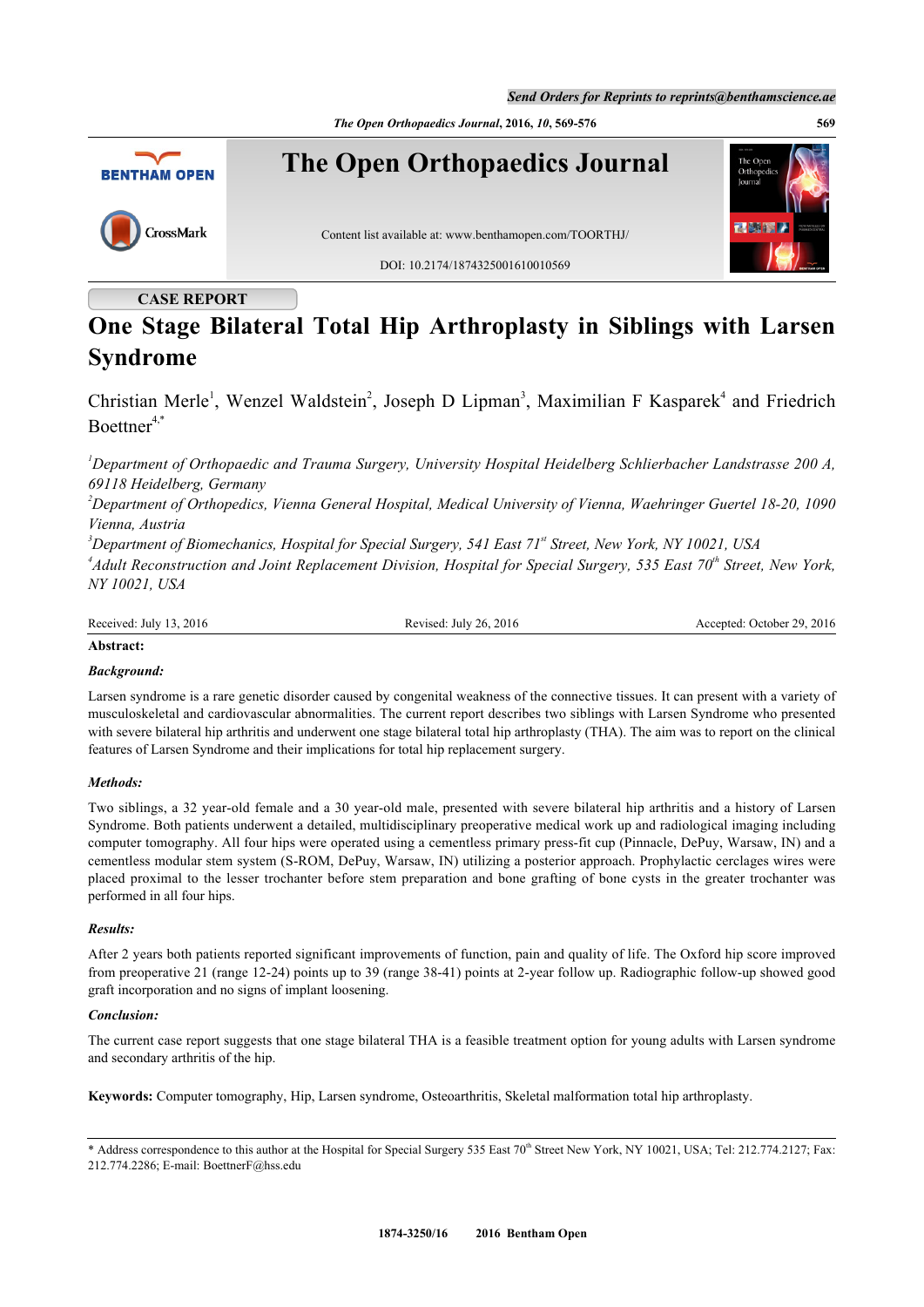### **INTRODUCTION**

Larsen syndrome is a rare genetic disorder caused by congenital weakness of the connective tissues that may present with a wide variety of musculoskeletal symptoms. It is named after L.J. Larsen who initially described the disease in 1950 as the combination of skeletal deformities with multiple joint dislocations and characteristic craniofacial abnormalities[[1\]](#page-6-0).

The classic form of Larsen syndrome is categorized amongst the FLNB-related disorders that occur due to mutations of the Filamin B gene (FLNB) gene [[2\]](#page-6-1). These mutations may occur spontaneously [[3](#page-6-2)] or can be inherited as an autosomal dominant trait [\[2\]](#page-6-1). The autosomal recessive form of Larsen syndrome is associated with mutations in the carbohydrate sulfotransferase 3 (CHST3) gene; alterations of this gene have also been identified in patients with other skeletal malformations such as humero-spinal dysostosis and spondyloepiphyseal dysplasia Omani type [\[4](#page-6-3)]. The incidence of Larson Syndrome is estimated at 1 in 100,000 live births [[2,](#page-6-1) [5\]](#page-6-4).

Characteristic findings of the disorder include short stature, dislocations of the large joints [\[1](#page-6-0), [6\]](#page-6-5) (hips, knees, elbows, frequently bilateral) and various other skeletal malformations of the hands (spatulate), feet (equinovarus, hind foot valgus) and spine (instability, hypodontia, kyphosis, scoliosis) [[7](#page-6-6) - [10\]](#page-6-7). Distinctive facial features include frontal bossing, midface hypoplasia with depression of the nasal bridge, and ocular hypertelorism [[1](#page-6-0), [11](#page-6-8)]. Other abnormalities include cardiovascular[[12\]](#page-6-9) (mitral valve prolapse, atrial or ventricular septum defects, aortic dilatation/ dissection/aneurysm) and respiratory system (broncho-/tracheomalacia) [[13\]](#page-6-10). As a result the life expectancy is variable with a high rate of early deaths occurring in up to 40% of patients [[10\]](#page-6-7), mostly secondary to cardiovascular events, respiratory complications or instability of the cervical spine [[10\]](#page-6-7). Interdisciplinary treatment of patients that survive into adolescence or adulthood is challenging due to the variety of conditions and associated complications [[10\]](#page-6-7).

The current report describes two siblings with Larsen Syndrome presenting with severe bilateral end-stage arthritis of the hip. To the authors´ best knowledge, this is the first report of total hip arthroplasties performed in patients with Larsen Syndrome.

### **CASE REPORT**

The current case report presents 2 siblings (32 year-old female, 30 year-old male) with severe bilateral hip arthritis and a history of Larsen Syndrome.

Because of the severe bilateral disease and functional impairment the decision was made to proceed with a one stage bilateral total hip replacement. Both patients underwent detailed, multidisciplinary preoperative medical assessment and radiological imaging including CT- based planning.

The 32 year old female patient (height 1.33 m, weight 65 kg, BMI 36.7 kg/m<sup>2</sup>) reported a long standing history of bilateral hip and knee problems with predominately right hip pain and stiffness that had become progressively worse over the last years. The past surgical history included previous bilateral knee surgeries for bilateral patella dislocation, as well as bilateral open reductions for high hip dislocation at the age of 4. At age 10, the patient underwent a right pelvic osteotomy for recurrent dislocation of the right hip. The patient reported activity related pain of 9/10 on a visual analog scale (VAS) during walking. The walking distance was limited to approximately 150 m with permanent support of a cane.

Physical examination demonstrated a slow, antalgic gait with a marked leg length discrepancy of 32 mm with shortening of the right side. The range of motion was reduced to 75° of flexion on the right and 90° of flexion on the left. The patient had bilateral flexion contractures of 30° on the right and 20° on the left. There was no internal and external rotation. Both knees were stable and showed a flexion contracture of 20°. Knee flexion was limited to less than 90°. Both lower extremities were neurovascularly intact.

<span id="page-1-0"></span>AP pelvis and lateral hip radiographs showed end stage secondary arthritis with residual dysplasia and status post pelvic osteotomy of the right hip (Figs.**1** and**2**). Preoperative radiographs also revealed multisegmental osteochondrosis and spondylarthrosis with dysplastic alterations of the cervical vertebrae without evidence of atlantoaxial or subaxial instability in the 32-year-old female.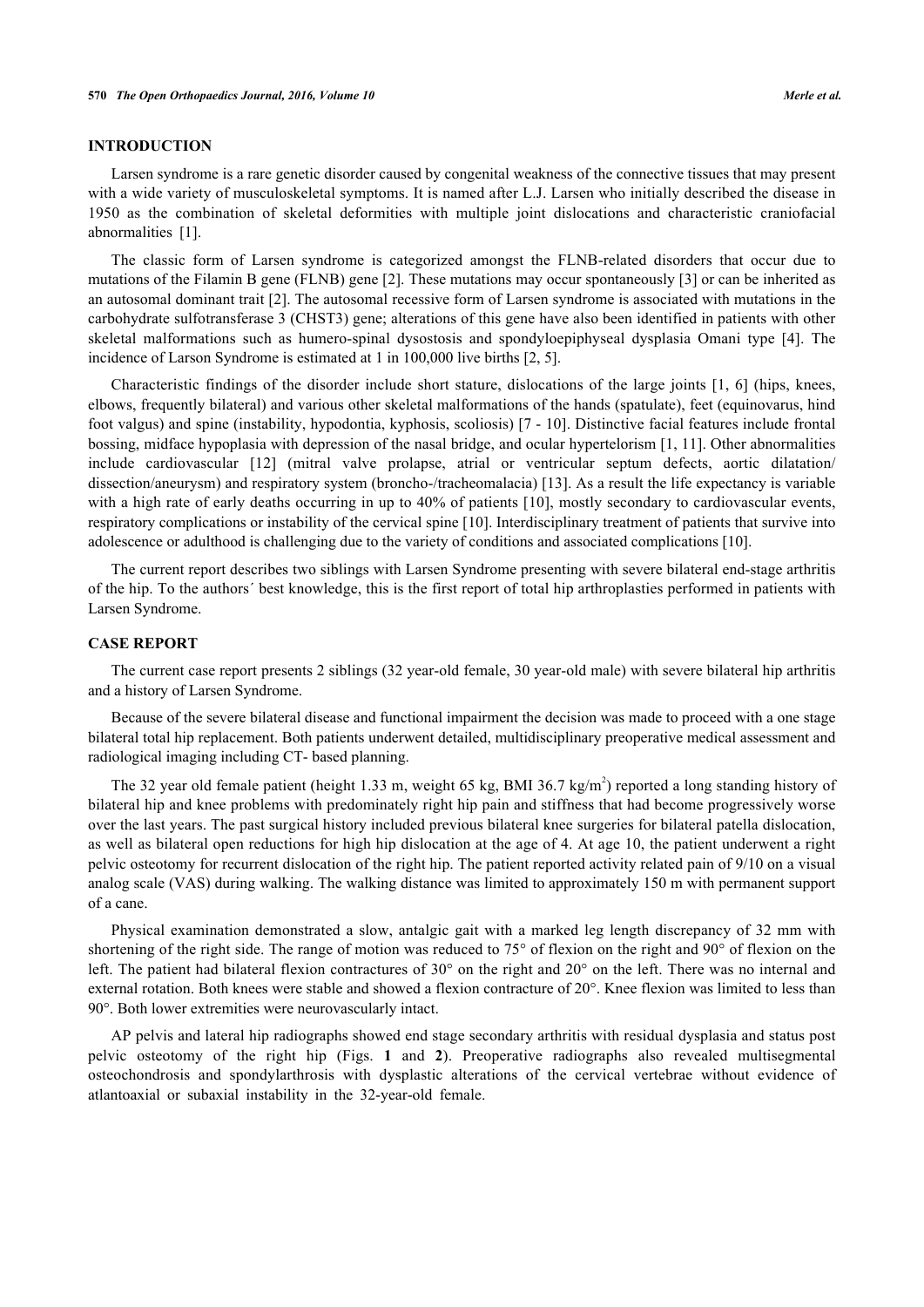

<span id="page-2-0"></span>**Fig. (1).** Preoperative (**A**) postoperative (**B**) and 2-year postoperative follow-up radiographs (**C**) of a female patient with Larsen Syndrome.



**Fig. (2).** Preoperative (**A**) and postoperative (**B**) lateral radiographs of both hips of the female patient.

The 30-year-old male patient (height 1.25 m, weight 48 kg, BMI 30.7 kg/m<sup>2</sup>) reported a long-standing history of bilateral hip and knee problems with progressive hip pain and stiffness. He was born with bilateral dislocations of the patellae and had undergone initial bilateral knee surgery at the age of 2 years. Due to recurrent dislocations on the right side multiple revisions were performed with the last surgery being performed at the age of 11 years. No previous hip surgery was reported. The patient reported activity related hip pain of 8/10 on a visual analog scale (VAS) during walking. The walking distance was limited to approximately 100 m with support of a cane.

<span id="page-2-1"></span>Physical examination demonstrated a slow, antalgic gait with 5 mm shortening of the right leg. Bilateral hip flexion was limited to 80° on the right and 45° on the left and the patient presented with bilateral flexion contractures of 50° and 30°, respectively. There was no internal and external rotation. Both knees were stable and the right knee showed a flexion contracture of 10°. Both lower extremities were neurovascularly intact. AP pelvis and lateral hip radiographs showed end-stage secondary arthritis with signs of acetabular retroversion (Figs. **[3](#page-2-1)** and **[4](#page-3-0)**). The 30-year-old male patient presented with additional marked hypodontia on the C-spine films.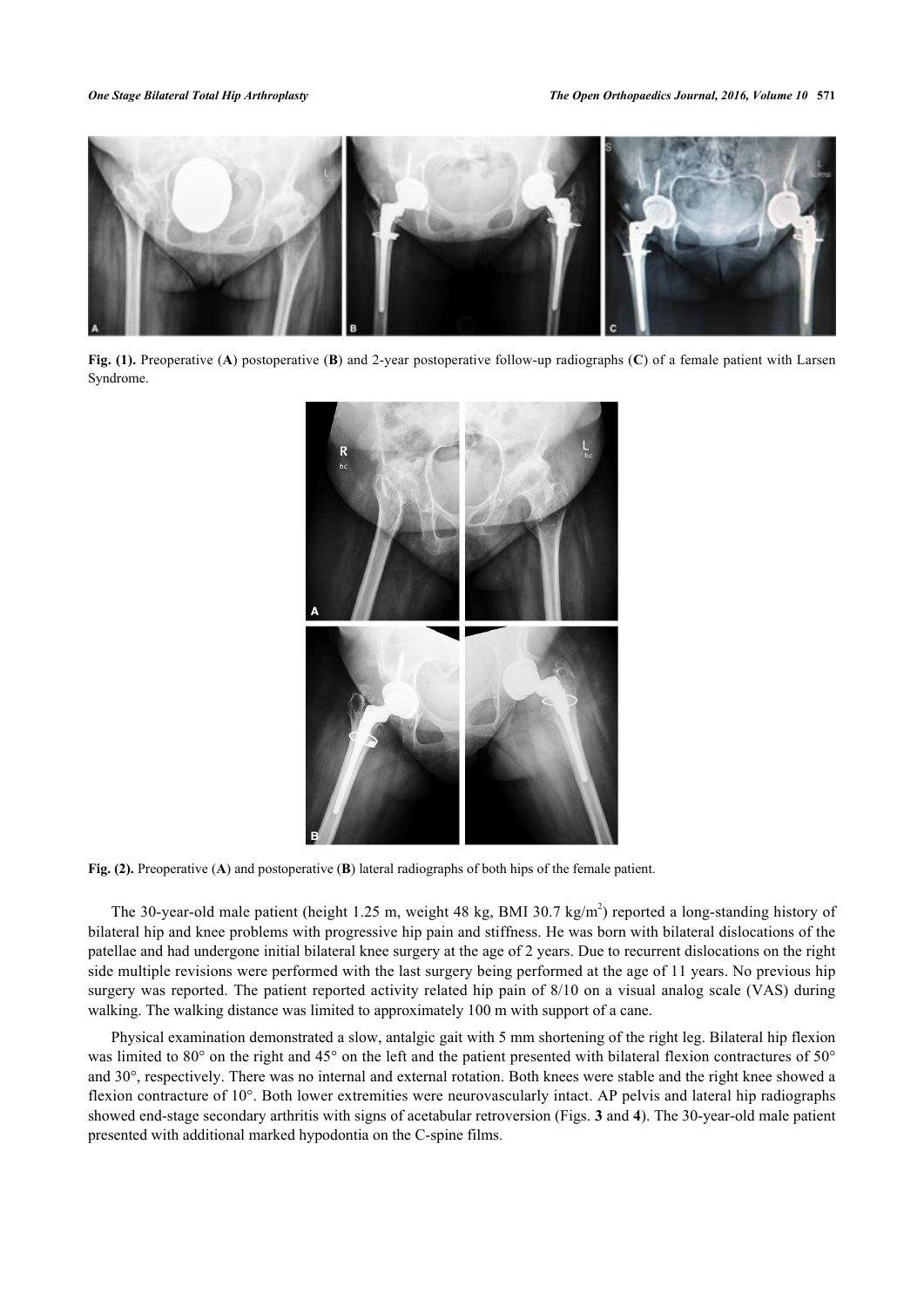

**Fig. (3).** Preoperative (**A**) postoperative (**B**) and 2-year postoperative follow-up radiographs (**C**) after one stage simultaneous total hip replacement of a male patient with Larsen Syndrome.

Both patients underwent cardiac echocardiogram to rule out cardiovascular abnormalities. Both patients were indicated for combined spinal epidural anesthesia to minimize the reported risk of malignant hyperthermia [\[14](#page-6-11)] and postoperative cardiac [[15\]](#page-6-12) or respiratory complications [[16\]](#page-6-13) in patients with Larsen syndrome. Because of the small size and resulting blood volume autologous blood donation was not recommended.

The decision was made to protect the cervical spine of both patients during surgery using a rigid cervical collar. Both patients displayed marked degenerative thoraco-lumbar scoliosis with resulting pelvic obliquity.

Because of the small size of the patients, the likelihood of version abnormalities and the possibility of a subtrochanteric shortening osteotomy a cementless primary press-fit cup (Pinnacle, DePuy, Warsaw, IN) and a cementless modular stem system were chosen (S-ROM, DePuy, Warsaw, IN).

<span id="page-3-0"></span>

**Fig. (4).** Preoperative (**A**) and postoperative (**B**) lateral radiographs of both hips of the male patient.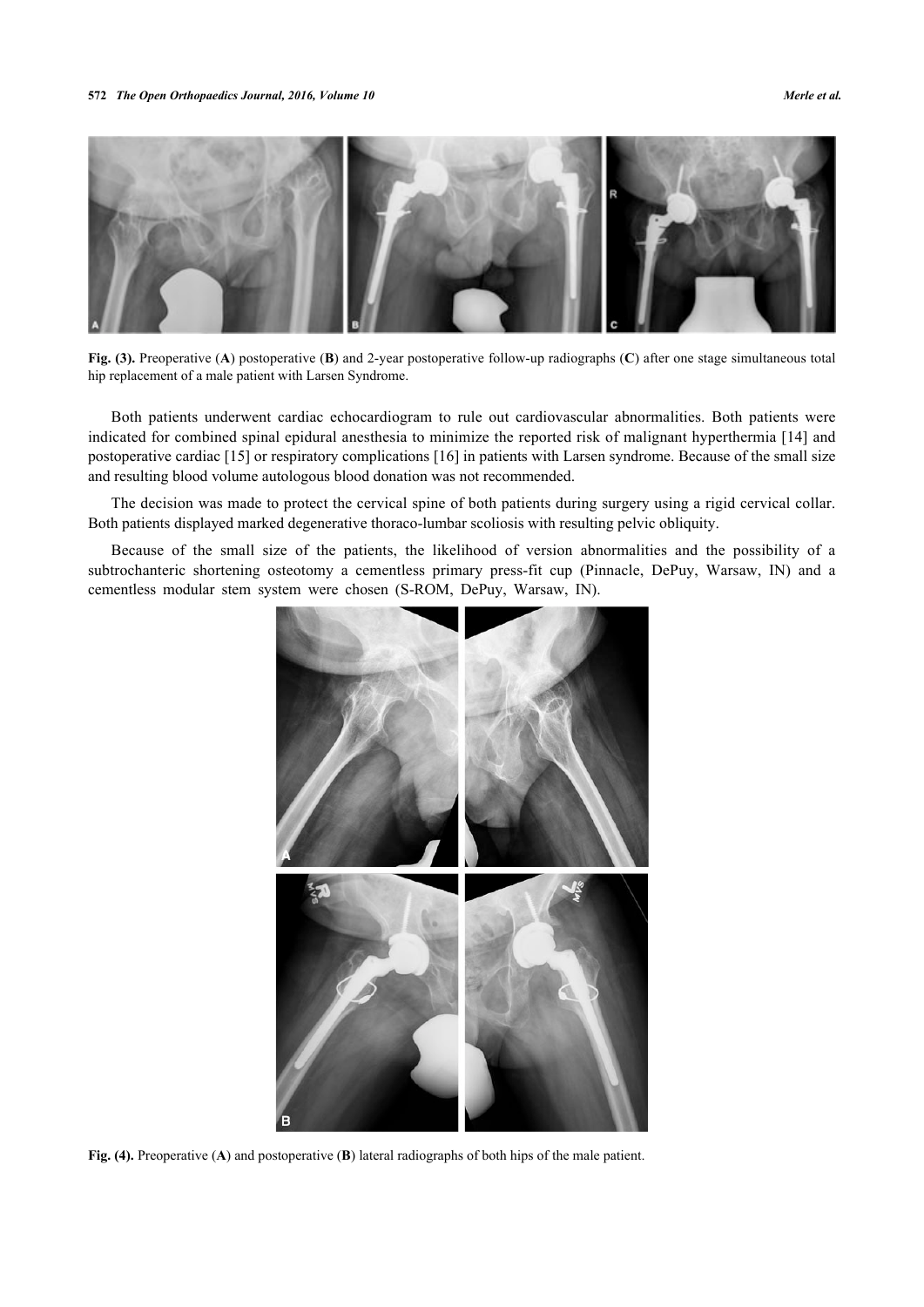In the female patient, the left femoral canal appeared very narrow so that both an of-the- shelf implant and a custom made femoral stem were taken into consideration. On the radiographic preoperative templates, the smallest S-ROM stem (6 mm stem diameter) still appeared rather large and an additional CT scan with three dimensional (3D) reconstructions was obtained. A 3D simulation of the S-ROM size 6 and 7 mm stem demonstrated an adequate fit (Fig. **[5](#page-4-0)**).

In both patients a previously described, posterior approach in a lateral decubitus position with combined spinalepidural anesthesia was used [[17\]](#page-6-14). 10 mg of Tranexamic acid per kg body weight was administered preoperatively and 3 hours after the procedure to reduce blood loss in both cases.

In all 4 hips, good press fit of the cementless acetabular component in an anatomic position was achieved and one screw was inserted to augment fixation (Figs. **[1](#page-1-0)**-**[4](#page-3-0)**). Both patients had poor bone stock and presented with significant bone loss in the proximal femur with large cysts in the greater trochanter. Before stem preparation, a prophylactic cerclages wire was placed proximal to the lesser trochanter to reduce the risk of intraoperative fracture. Bone grafting of the greater trochanter was performed in all 4 hips utilizing autologous cortico-cancellous chips obtained from the femoral head with additional 3-7 mm Orthovita chips (Stryker Mahwah, NJ). The S-ROM stem allows to adjust femoral version and we applied postoperative hip precautions for 4 weeks to reduce the risk of dislocation. Since the two patients were very stiff, it did not appear that the risk of postoperative dislocation is significantly increased in these patients.

No perioperative complication was encountered and both patients were mobilized with 50% partial weight-bearing on a walker for 4 weeks. The patients were discharged to an inpatient rehabilitation facility on postoperative day 6. Postoperative radiographs demonstrated well-fixed acetabular and femoral components in adequate position with highdensity bone grafting around the femoral components.

At 2-year follow-up, both patients reported a remarkable improvement of function and quality of life (Table **[1](#page-5-0)**). Both patients were able to participate in moderate activities like walking beyond 1 kilometer and unlimited housework. The gait pattern in both patients improved significantly. Although the female patient continued to limb, she reported no restriction in regard to walking distance. Both patients were pain free, and able to use public transportation. Radiographic follow-up showed graft incorporation without implant loosening (Figs.**1** and**3**).

<span id="page-4-0"></span>

**Fig. (5).** Computer tomography planning of reconstruction demonstrating a size 6 mm stem in the distal diaphysis (**A**) and a 11mm sleeve in the proximal femur (**B**). The final planned femoral reconstruction is shown in a three dimensional image (**C**).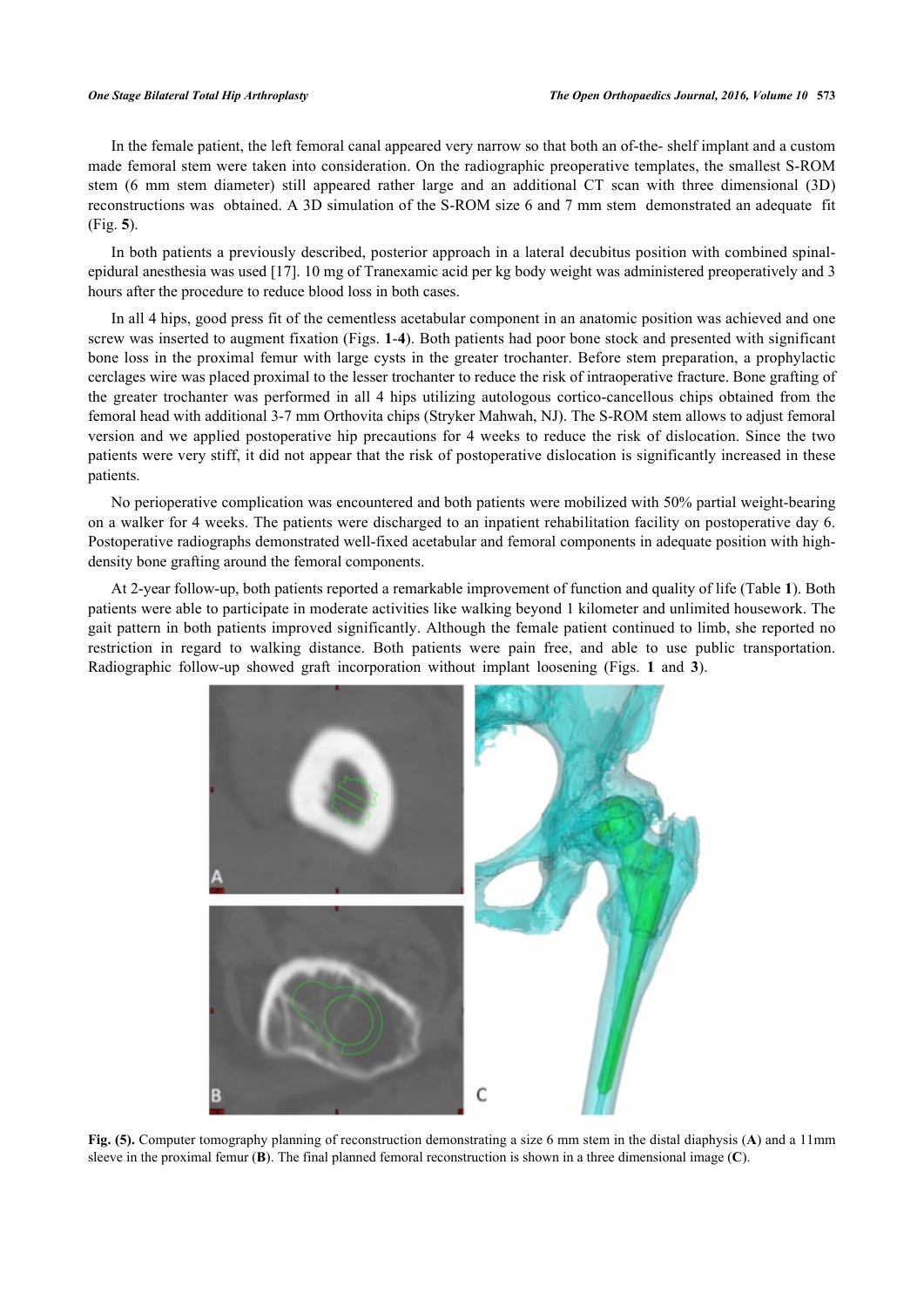|                         | Preoperative      | Postoperative       |
|-------------------------|-------------------|---------------------|
| <b>Oxford Hip Score</b> | 21 (range 12-24)  | 39 (range 38-41)    |
| <b>WOMAC</b>            | 51 (range 48-54)  | 14 (range 13-15)    |
| $VF-12$                 | 68.3 ( $\pm$ 0.4) | $101.9 \ (\pm 6.9)$ |
| <b>MCS</b>              | 41.0 $(\pm 0.3)$  | 53.3 ( $\pm$ 6.7)   |
| <b>PCS</b>              | $27.4 (\pm 0.2)$  | 48.6 ( $\pm$ 0.2)   |

### <span id="page-5-0"></span>**Table 1. Functional and quality of life improvement after one stage bilateral THA at 2 year follow-up.**

Values are expressed as mean with range or ± standard deviation; MCS, mental component summary of VF-12; PCS, physical component summary of VF-12;

### **DISCUSSION**

The present case report highlights two major findings in young adults with Larsen syndrome and bilateral secondary arthritis of the hip [\[1](#page-6-0)]: the importance of an interdisciplinary preoperative work-up and [[2\]](#page-6-1) the technical difficulties of surgery.

In patients with Larsen syndrome undergoing joint replacement, concomitant cardiovascular and respiratory comorbidities need to be excluded preoperatively.

It is important to consider that Larsen syndrome presents with a wide range of musculoskeletal deformities like dislocations of the large joints and malformations of the spine. Because of the described risk of odontoid hypoplasia the authors recommend preoperative imaging of the cervical spine and prophylactic stabilization of the cervical spine using a soft or rigid collar during surgery. When possible, a spinal/epidural anaesthesia avoids hyperextension of the cervical spine during intubation and allows for intraoperative hypotension to reduce blood loss. The anesthesiologist should be comfortable with fiber optic intubation in case this is necessary.

There were several intraoperative findings, which made the implantation of components technically challenging: When performing the acetabular and femoral preparation the combination of soft tissue contractures and poor bone stock increased the risk of fracture. Because of the shortened femoral neck as well as the combination of acetabular retroversion and femoral anteversion the sciatic nerve was located close to the greater trochanter. Acetabular component fixation and positioning was more difficult because of the decreased lateral bone coverage [\[18\]](#page-6-15) with poor bone stock and retroversion of the acetabulum. Careful templating and preoperative CT scans with 3 dimensional reconstruction and planning of the femoral component might be necessary to make sure custom made femoral components are not needed. CT-based preoperative planning [[19\]](#page-7-0) proved to be very helpful in the current cases. Our findings confirm the observation of a high inter-individual variability of the bony deformities in Larsen syndrome even among members of the same family [\[20](#page-7-1)].

In the literature, there is limited evidence of therapeutic strategies in patients with Larsen syndrome and most reported cases present the findings of skeletal abnormalities in childhood or adolescence. Although developmental dysplasia can be diagnosed during the first days of life utilizing ultrasound [[21\]](#page-7-2) early non-operative treatment is often limited because of concomitant knee dislocations. Since patients often do not respond to serial manipulation and casting of the dislocated knees most patients require open reduction and soft tissue releases which will ultimately lead to further stiffness and poor overall function [\[22](#page-7-3)]. We are only aware of one case report of a total joint arthroplasty in a patient with Larsen syndrome. Mueller *et al.* reported a successful case of bilateral total knee arthroplasty performed in a 59year-old woman with bilateral congenital knee dislocation [[23\]](#page-7-4). To prevent neurovascular damage, continuous joint distraction was performed preoperatively using unilateral external fixation. Our report confirms the finding of marked joint stiffness with severe joint degeneration of the hips and knees following open surgical procedures in childhood and adolescence in both patients.

In summary, the present case report highlights the importance of an interdisciplinary approach in patients with Larsen syndrome. These patients are at increased risk for cervical instability as well as cardiovascular and respiratory comorbidities. Three-dimensional CT-based planning may be required to make sure that standard implants are feasible. Hip reconstruction is technically challenging as a result of stiffness, bony deformities, previous surgeries and poor bone stock. The current report suggests that one stage bilateral THA can restore function and eliminate hip pain in young adults with Larsen syndrome and secondary end-stage of arthritis the hip.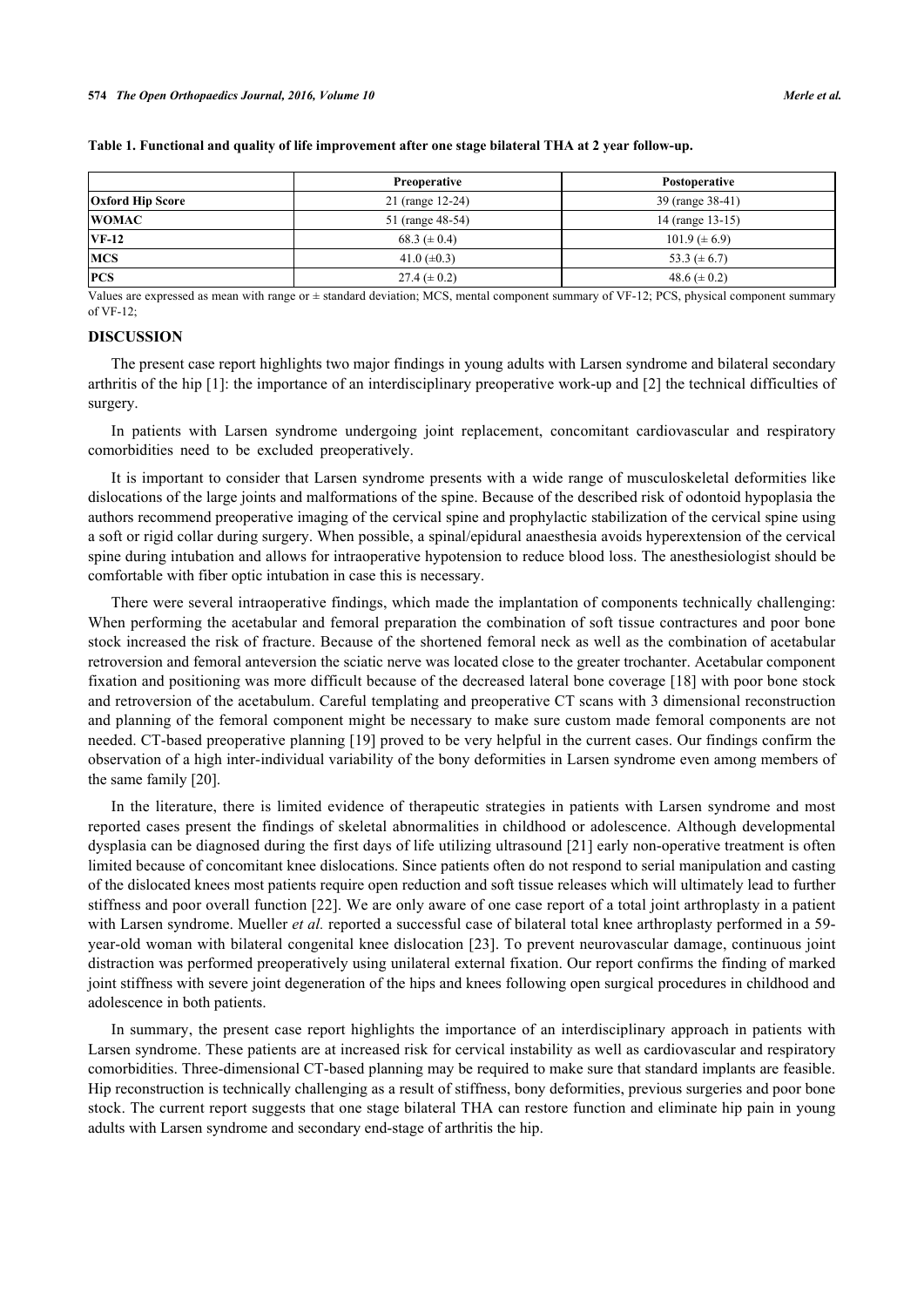## **CONFLICT OF INTEREST**

We certify that we have not signed any agreement with commercial interest related to this study, which would in any way limit publication of any and all data generated for the study or to delay publication for any reason.

# **ACKNOWLEDGEMENTS**

Dr. Friedrich Boettner reports personal fees from Smith & Nephew, personal fees and royalties from Ortho Development Corporation and personal fees form Depuy, outside the submitted work.

### **REFERENCES**

<span id="page-6-0"></span>[1] Larsen LJ, Schottstaedt ER, Bost FC. Multiple congenital dislocations associated with characteristic facial abnormality. J Pediatr 1950; 37(4): 574-81.

[\[http://dx.doi.org/10.1016/S0022-3476\(50\)80268-8\]](http://dx.doi.org/10.1016/S0022-3476(50)80268-8) [PMID: [14779259](http://www.ncbi.nlm.nih.gov/pubmed/14779259)]

- <span id="page-6-1"></span>[2] Zhang D, Herring JA, Swaney SS, *et al.* Mutations responsible for Larsen syndrome cluster in the FLNB protein. J Med Genet 2006; 43(5): e24. [\[http://dx.doi.org/10.1136/jmg.2005.038695](http://dx.doi.org/10.1136/jmg.2005.038695)] [PMID: [16648377\]](http://www.ncbi.nlm.nih.gov/pubmed/16648377)
- <span id="page-6-2"></span>[3] Rizk DE, Nath KR, Ibrahim IK, Arafat NA, Al-Gazali LI. Sporadic Larsen syndrome in a preterm female originally diagnosed as positional deformities due to oligohydramnios. Am J Perinatol 2006; 23(1): 71-4. [\[http://dx.doi.org/10.1055/s-2005-923434](http://dx.doi.org/10.1055/s-2005-923434)] [PMID: [16450278\]](http://www.ncbi.nlm.nih.gov/pubmed/16450278)
- <span id="page-6-3"></span>[4] Hermanns P, Unger S, Rossi A, *et al.* Congenital joint dislocations caused by carbohydrate sulfotransferase 3 deficiency in recessive Larsen syndrome and humero-spinal dysostosis. Am J Hum Genet 2008; 82(6): 1368-74. [\[http://dx.doi.org/10.1016/j.ajhg.2008.05.006\]](http://dx.doi.org/10.1016/j.ajhg.2008.05.006) [PMID: [18513679](http://www.ncbi.nlm.nih.gov/pubmed/18513679)]
- <span id="page-6-4"></span>[5] Larsen syndrome NIH: US National Library of Medicine, USA 2016. [http://ghr.nlm.nih.gov/condition/larsen-syndrome.](http://ghr.nlm.nih.gov/condition/larsen-syndrome)
- <span id="page-6-5"></span>[6] Kaissi AA, Ganger R, Klaushofer K, Grill F. The management of knee dislocation in a child with Larsen syndrome. Clinics (Sao Paulo) 2011; 66(7): 1295-9. [\[http://dx.doi.org/10.1590/S1807-59322011000700030\]](http://dx.doi.org/10.1590/S1807-59322011000700030) [PMID: [21876991](http://www.ncbi.nlm.nih.gov/pubmed/21876991)]
- <span id="page-6-6"></span>[7] Roopesh Kumar VR, Madhguiri VS, Sasidharan GM, Gundamaneni SK, Yadav AK. Larsen syndrome with C3-C4 spondyloptosis and atlantoaxial dislocation in an adult. Spine 2013; 38(1): E43-7. [\[http://dx.doi.org/10.1097/BRS.0b013e318278e59d](http://dx.doi.org/10.1097/BRS.0b013e318278e59d)] [PMID: [23080426\]](http://www.ncbi.nlm.nih.gov/pubmed/23080426)
- [8] Johnston CE II, Schoenecker PL. Cervical kyphosis in patients who have Larsen syndrome. J Bone Joint Surg Am 1997; 79(10): 1590-1. [\[http://dx.doi.org/10.2106/00004623-199710000-00020](http://dx.doi.org/10.2106/00004623-199710000-00020)] [PMID: [9378746\]](http://www.ncbi.nlm.nih.gov/pubmed/9378746)
- [9] Al Kaissi A, Altenhuber J, Grill F, Klaushofer K. Significant traumatic atrophy of the spinal cord in connection with severe cervical vertebral body hypoplasia in a boy with Larsen syndrome: a case report and review of the literature. Cases J 2009; 2: 6729. [\[http://dx.doi.org/10.4076/1757-1626-2-6729\]](http://dx.doi.org/10.4076/1757-1626-2-6729) [PMID: [19829852](http://www.ncbi.nlm.nih.gov/pubmed/19829852)]
- <span id="page-6-7"></span>[10] Laville JM, Lakermance P, Limouzy F. Larsens syndrome: review of the literature and analysis of thirty-eight cases. J Pediatr Orthop 1994; 14(1): 63-73. [\[http://dx.doi.org/10.1097/01241398-199401000-00014](http://dx.doi.org/10.1097/01241398-199401000-00014)] [PMID: [8113375\]](http://www.ncbi.nlm.nih.gov/pubmed/8113375)
- <span id="page-6-8"></span>[11] Al-Kaissi A, Ammar C, Ben Ghachem MB, Hammou A, Chehida FB. Facial features and skeletal abnormalities in Larsen syndromea study of three generations of a Tunisian family. Swiss Med Wkly 2003; 133(45-46): 625-8. [PMID: [14745669\]](http://www.ncbi.nlm.nih.gov/pubmed/14745669)
- <span id="page-6-9"></span>[12] Sathy N, Krishnamoorthy KM. Larsen syndrome with cardiac anomaly. Indian Pediatr 1992; 29(6): 783-5. [PMID: [1500148\]](http://www.ncbi.nlm.nih.gov/pubmed/1500148)
- <span id="page-6-10"></span>[13] Rock MJ, Green CG, Pauli RM, Peters ME. Tracheomalacia and bronchomalacia associated with Larsen syndrome. Pediatr Pulmonol 1988; 5(1): 55-9. [\[http://dx.doi.org/10.1002/ppul.1950050111](http://dx.doi.org/10.1002/ppul.1950050111)] [PMID: [3174275\]](http://www.ncbi.nlm.nih.gov/pubmed/3174275)
- <span id="page-6-11"></span>[14] Ghaffaripour S, Ghahramaninejad F, Shahbazi Sh. Malignant hyperthermia in Larsen syndrome. Paediatr Anaesth 2009; 19(9): 927-8. [\[http://dx.doi.org/10.1111/j.1460-9592.2009.03105.x\]](http://dx.doi.org/10.1111/j.1460-9592.2009.03105.x) [PMID: [19691711](http://www.ncbi.nlm.nih.gov/pubmed/19691711)]
- <span id="page-6-12"></span>[15] Saricaoğlu F, Dal D. Cardiac arrest in a patient with Larsen syndrome under sevoflurane anesthesia. Paediatr Anaesth 2004; 14(10): 889. [\[http://dx.doi.org/10.1111/j.1460-9592.2004.01375.x\]](http://dx.doi.org/10.1111/j.1460-9592.2004.01375.x) [PMID: [15385022](http://www.ncbi.nlm.nih.gov/pubmed/15385022)]
- <span id="page-6-13"></span>[16] Malik P, Choudhry DK. Larsen syndrome and its anaesthetic considerations. Paediatr Anaesth 2002; 12(7): 632-6. [\[http://dx.doi.org/10.1046/j.1460-9592.2002.00920.x\]](http://dx.doi.org/10.1046/j.1460-9592.2002.00920.x) [PMID: [12358662](http://www.ncbi.nlm.nih.gov/pubmed/12358662)]
- <span id="page-6-14"></span>[17] Bottner F, Delgado S, Sculco TP. Minimally invasive total hip replacement: the posterolateral approach. Am J Orthop 2006; 35(5): 218-24. [PMID: [16764180\]](http://www.ncbi.nlm.nih.gov/pubmed/16764180)
- <span id="page-6-15"></span>[18] Sanchez-Sotelo J, Berry DJ, Trousdale RT, Cabanela ME. Surgical treatment of developmental dysplasia of the hip in adults: II. Arthroplasty options. J Am Acad Orthop Surg 2002; 10(5): 334-44. [\[http://dx.doi.org/10.5435/00124635-200209000-00005](http://dx.doi.org/10.5435/00124635-200209000-00005)] [PMID: [12374484\]](http://www.ncbi.nlm.nih.gov/pubmed/12374484)